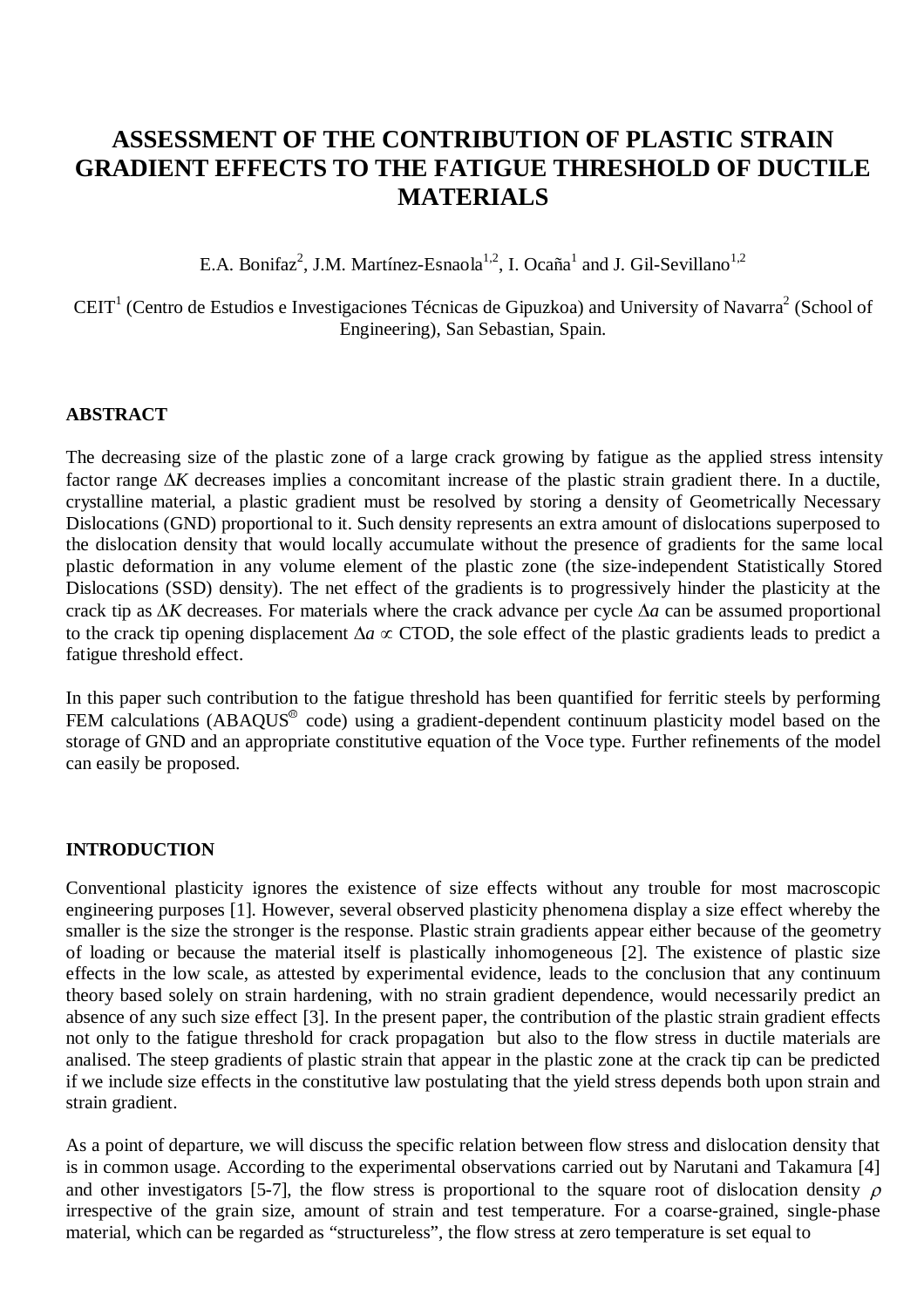$$
\sigma = M\alpha Gb\sqrt{\rho}
$$
\n
$$
\sigma = \hat{\alpha}Gb\sqrt{\rho}
$$
\n(1)

Here, *M* is the average Taylor factor, which evolves in the process of straining (in what follows, *M* will be considered constant for simplicity), *b* is the magnitude of the Burgers vector, *G is* an appropriate shear modulus and  $\hat{\alpha}$  is a constant of order unity which depends, in part, on the strength of the dislocation/dislocation interaction [8]. Thermal activation may lower this effective obstacle strength so that the flow stres dislocation/dislocation interaction [8]. Thermal activation may lower this effective obstacle strength so that the flow stress at a finite temperature and strain rate becomes

$$
\sigma = s(\dot{\varepsilon}, T) \hat{\alpha} G b \sqrt{\rho} \tag{2}
$$

where  $s(\varepsilon, T)$  is a function that goes to 1 as  $T \to 0$ . From eq (2) it is apparent that the flow stress is a product of a rate sensitivity term and a structure sensitive term. The flow stress, as given by Eqs. (1) and (2), relates only to the impediment to dislocation motion that is provided by other dislocations. In most materials, there are other contributions to the plastic resistance. In some cases (e.g., lattice resistance, solution hardening, some grain size effects), these are additive to the contributions discussed above [8] In that is provided by other dislocations. In most materials, there<br>ance. In some cases (e.g., lattice resistance, solution hardening,<br>b the contributions discussed above [8]<br> $\sigma = \sigma_0(\dot{\varepsilon}, T) + \hat{\alpha}(\dot{\varepsilon}, T)Gb\sqrt{\rho^T}$  (3)

$$
\sigma = \sigma_0(\dot{\varepsilon}, T) + \hat{\alpha}(\dot{\varepsilon}, T) G b \sqrt{\rho^T}
$$
\n(3)

Here, the rate dependence of  $\sigma_0$  may be more important than that of  $\hat{\alpha}$  (or *s*), or it may be negligible; the less rate sensitive term (contained into the  $\sigma_0$  term) is often called an "internal stress" (Pierls or friction stress). The total dislocation density  $\rho^T$  is defined by Ashby [7] as the sum of geometrically necessary dislocations  $\rho^G$  and statistically stored dislocations  $\rho^S$ . The statistically stored dislocations are accumulated in pure crystals during straining and are responsible for the normal 3-stage [7]. Plastic strain gradients are caused by the geometry of deformation, by local boundary conditions (this case) or by the microstructure [2]. These strain gradients require, for compatibility reasons, the presence of geometrically necessary dislocations of density  $\rho^G$ , which are introduced to accommodate the incompatibility of deformation between neighbouring grains.

### *Dislocation density-related constitutive modelling*

The step of translating from the simple dislocation equations to a continuum formulation is not obvious. The statistically stored dislocations,  $\rho^S$ , are assumed to be dependent on the plastic strain  $\varepsilon^p$ , while the geometrically necessary dislocations,  $\rho^G$ , are assumed to be dependent on strain gradient  $\partial \mathcal{E}^P / \partial x$  [9] or in a linear manner with the reciprocal of the grain size [4, 7].

In its present state, dislocation density-related constitutive modelling is considered mature enough to be broadly used in finite element codes including viscoplasticity [10]. In order to formulate the grain-size or local boundary conditions dependence of the total dislocation density, it is necessary to derive an equation to describe the accumulation of dislocations during deformation, but the constitutive equation to describe the work hardening process in polycrystalline materials has not been well established. The flow stress dependence on a rate sensitivity term and on a structure sensitive term (including lattice resistance and solution hardening) is accounted for Eq. (3). For the purpose of this paper, we assume that  $\sigma$  identifies only the dislocation/dislocation interaction component of the flow stress through the evolution of the  $\rho$  term. Lattice resistance and solution hardening are accounted for the  $\sigma_0$  term.

$$
\sigma = \sigma_0 + M\alpha G b \sqrt{\rho^T} \tag{4}
$$

To describe the work-hardening process in polycristalline ferrite, the following model constructed in the basis of Kocks-Mecking model (Voce type constitutive equation) is proposed: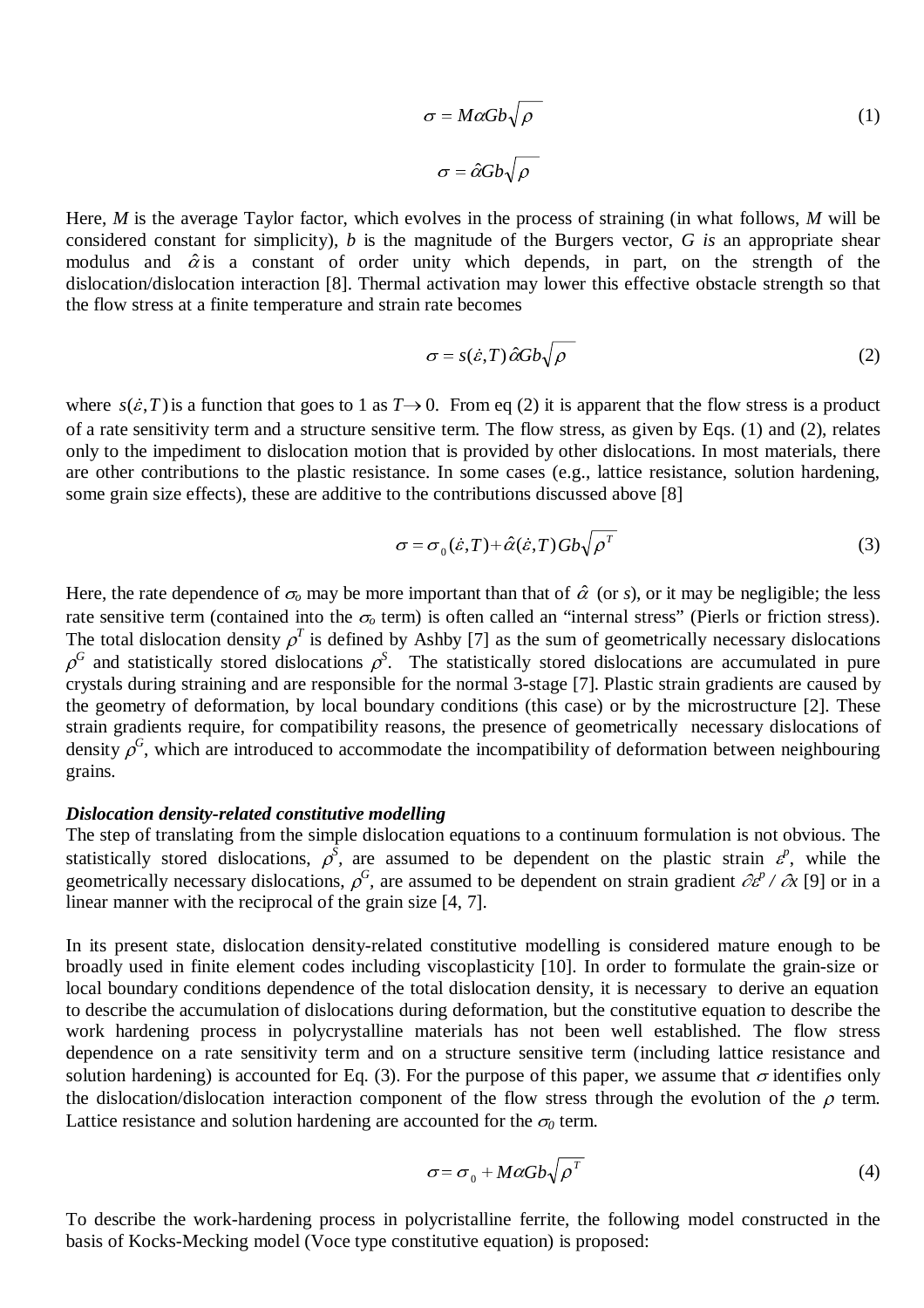$$
\sigma = \sigma_0 + M\alpha Gb\sqrt{\rho^s + \rho^G}
$$
\n
$$
U_s \left(1 - \frac{MK_s \varepsilon}{\rho}\right)^{-1/2} = -MK_s \varepsilon^{-1/2}
$$
\n(5)

$$
\rho^{S} = \left[\frac{K_{1}}{K_{2}}\left(1 - e^{\frac{-MK_{2}S}{2}}\right) + \sqrt{\rho_{0}} e^{\frac{-MK_{2}S}{2}}\right]^{2}
$$
(6)

$$
\rho^G = C \frac{\chi_{eq}}{b} \tag{7}
$$

Here, M,  $\rho^G$ ,  $\rho^S$ , and others were defined in the preceding, C is a constant ranging from 1 to 2,  $\chi_{eq}$ represents the magnitude of the curvature tensor  $\chi$  used as the scalar measure of the density of geometrically necessary dislocations  $\rho^G$  [2]

$$
\chi_{eq} = \sqrt{\frac{2}{3} \chi_{ij} \chi_{ij}}
$$

 $\chi_{ni}=e_{nkj}\varepsilon_{ij,k}$  $e_{nk}$  = the alternating tensor  $\varepsilon_{ijk}$  = the strain gradient tensor  $\rho_o$  = the initial dislocation density (present in the undeformed crystal).

 $K_1$  and  $K_2$  characterise the processes of dislocation storage and concurrent dislocation annihilation by dynamic recovery, respectively [11]. The process of dislocation storage is athermal, so that  $K_1$  is a constant. By contrast, the coefficient  $K_2$  represents a thermally activated process of dynamic recovery by dislocation cross-slip (low temperature case) or dislocation climb (high temperature case). The boundary between the two temperature regimes lies at approximately two thirds of the melting temperature. In both cases, the strain rate and temperature dependence of  $K_2$  can be expressed as [11]:

$$
K_2 = K_{20} \left(\frac{\dot{\varepsilon}^p}{\dot{\varepsilon}_0^*}\right)^{-1/n} \tag{8}
$$

where  $K_{20}$  is a constant. The temperature dependence is contained either in *n* (in the low-temperature case  $K_2 = K_{20} \left( \frac{\dot{\varepsilon}^p}{\dot{\varepsilon}_0^*} \right)$  (8)<br>where  $K_{20}$  is a constant. The temperature dependence is contained either in *n* (in the low-temperature case<br>when *n* is inversely proportional to temperature *T*, while  $\dot$ high-temperature case when it is given by an Arrhenius-type equations, *n* being a constant ranging from 3 to 5).

In the present work we do not consider the temperature and strain rate dependence in  $K_2$ , and then the term associated with the dynamic recovery is assumed to be a constant. The identification of constants  $K_1$  and  $K_2$ are explained below.

#### *Parameter Identification*

For a coarse-grained (or monocrystalline) single-phase material which can be regarded as "structureless", the evolution equation in the form of Eq. (9) describes materials where dislocation storage is controlled by the total dislocation density

$$
\frac{d\rho}{d\varepsilon} = M(K_1\sqrt{\rho} - K_2\rho) \tag{9}
$$

Differentiation of Eq. (1) gives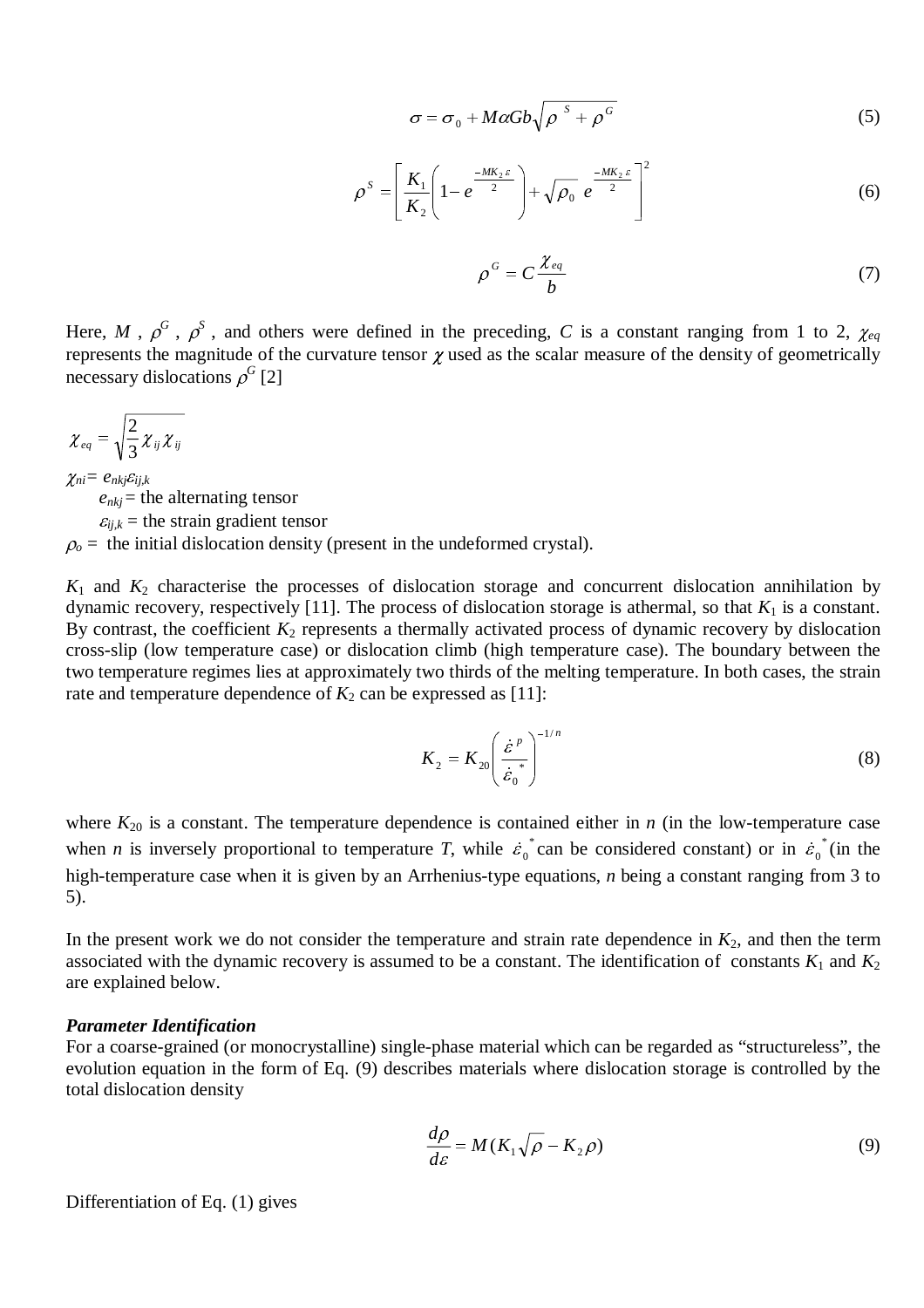$$
\frac{d\sigma}{d\varepsilon} = \frac{1}{2} M \alpha G b \frac{1}{\sqrt{\rho}} \frac{d\rho}{d\varepsilon}
$$
(10)

Combining Eqs. (1), (9) and (10), the following equation can be derived

$$
\sigma \frac{d\sigma}{d\varepsilon} = \frac{1}{2} M^2 \alpha G b K_1 \sigma - \frac{1}{2} M K_2 \sigma^2
$$
 (11)

or 
$$
\sigma \frac{d\sigma}{d\varepsilon} = \theta_{II} \sigma - \frac{1}{2} M K_2 \sigma^2
$$
 (12)

where  $\theta_{II} = \frac{1}{2} M^2 \alpha G b K_1$  $\theta_{II} = \frac{1}{2} M^2 \alpha G b K_1$  is the stage II hardening rate, i.e., the slope of the stress-strain curve in stage II

It is recognized that  $\theta_{II}$  is the limit value of the strain hardening rate for  $\sigma \to 0$ . On the other hand, when  $\sigma$ approaches its saturation value  $\sigma_s$ , the strain hardening coefficient  $\theta = (d\sigma / d\varepsilon)_s \to 0$ . So, from Eq. (11)

$$
\sigma_s = \alpha G b M \frac{K_1}{K_2} \tag{13}
$$

and Eq. (12) can also be expresed in the form

$$
\theta = \theta_{II} \left( 1 - \frac{\sigma}{\sigma_s} \right) \tag{14}
$$

The constants  $K_1$  and  $K_2$  for a polycristalline material can be calculated if the value of the stage II hardening rate,  $\theta_b$ , and the value of the saturation stress  $\sigma_s$  are estimated. In references [12,13] it is established that  $\sigma_s$ is independent of strain rate and varies from 0.6 to 3 x  $10^{-2}$  *G* for different materials, the higher values being those for materials with a lower Stacking Fault Energy (SFE). According to Refs. [11,12], the work hardening rate  $\theta_{II}$  which is almost independent of temperature or strain rate, ranges from 1/15 to 1/30 of the shear modulus *G*. In Ref. [14], the following expressions are documented:

$$
\theta_{II} = \left(\frac{d\sigma}{d\varepsilon}\right)_{\sigma = \sigma_0 \cdot \frac{M_i}{M}} = 4.5 M_i^2 \frac{G}{1000}
$$
\n(15)

$$
\sigma_s = \sigma_0 \frac{M_i}{M} + 213.M_i = \sigma_y + 213.M_i
$$
\n(16)

In absence of other expressions, the constants  $K_1$  and  $K_2$  calculated from a coarse-grained single-phase material basis, can be used in polycristalline materials

$$
K_1 = \frac{2\theta_{II}}{M_i^2 \alpha G b} = \frac{0.009}{\alpha b} \tag{17}
$$

$$
K_2 = \frac{2\theta_{II}}{\sigma_s M_i} = \frac{0.009 \, GM}{\sigma_0 + 213 \, M}
$$
\n(18)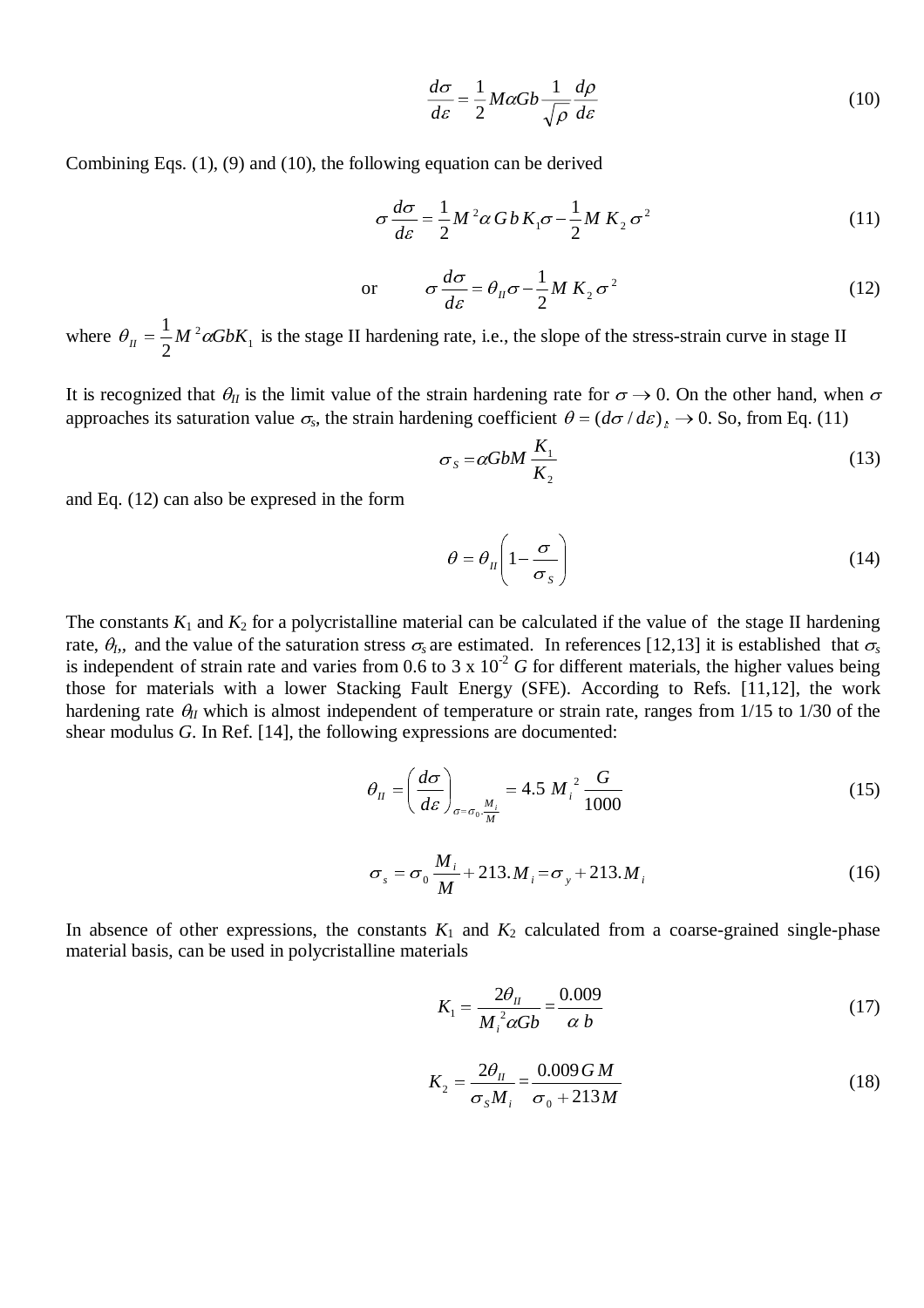## *Finite Element Modelling*

The asymptotic crack tip geometry has been modelled by means of a finite element mesh using plane strain elements CPE8R (Figure 1).



Figure 1: Finite element mesh for crack tip problem using element CPE8R.

Pure mode I is considered with asymptotic displacements  $u_1$  ( $r, \theta$ ) and  $u_2$  ( $r, \theta$ ) applied on the outer boundary of the mesh

$$
\begin{bmatrix} u_1 \\ u_2 \end{bmatrix} = \frac{K_1}{2G} \sqrt{\frac{2r}{\pi}} \begin{bmatrix} \cos\frac{\theta}{2} \left( \frac{(3-4\nu)-1}{2} + \sin^2\frac{\theta}{2} \right) \\ \sin\frac{\theta}{2} \left( \frac{(3-4\nu)+1}{2} - \cos^2\frac{\theta}{2} \right) \end{bmatrix}
$$
(19)

Here,  $K_I$  is the stress intensity factor in the crack-opening mode (mode I), *G* and  $V$  are the shear and the Poisson modulus respectively, *r* is the radius of the mesh, and  $\theta$  is the angle that defines a node localised in the outer boundary (Figure 1).

The simplest model of cyclic crack propagation in ductile materials links the crack advance per cycle, *da*/*dN*, either to the CTOD range (the crack tip opening displacement range) or to the advance of the plastic zone (*L*) in the symmetry plane side (Figure 1), by assuming geometrical similarity of the blunting-sharpening sequence at the tip during the fatigue life [1].

To model a gradient plasticity theory using ABAQUS, we use the URDFIL subroutine to read the quantities that output in the results file. In particular, we read the strains at each Gauss integration point at the end of an increment, and calculate the strain gradient function from the previous increment (not current strain gradients). For further calculations, the strain gradients are passed into UMAT routine through a common block.

## **RESULTS AND DISCUSSIONS**

The fatigue threshold has been quantified for ferritic steels by performing FEM calculations (ABAQUS $^{\circ}$ code) using a gradient-dependent continuum plasticity model based on the storage of GND and an appropriate constitutive equation of the Voce type (Eqs.  $(5)$  to  $(7)$ ). For maximum  $K_I$  values above 10 MPa m<sup>0.5</sup>, no differences in the CTOD or in the size of the plastic zone, *L*, are obtained from the application of the conventional theory or the gradient dependent theory. In both cases the usual proportionality of size with  $K_I^2$ is predicted, i.e., a Paris's regime on the blunting - resharpening model of fatigue crack advance.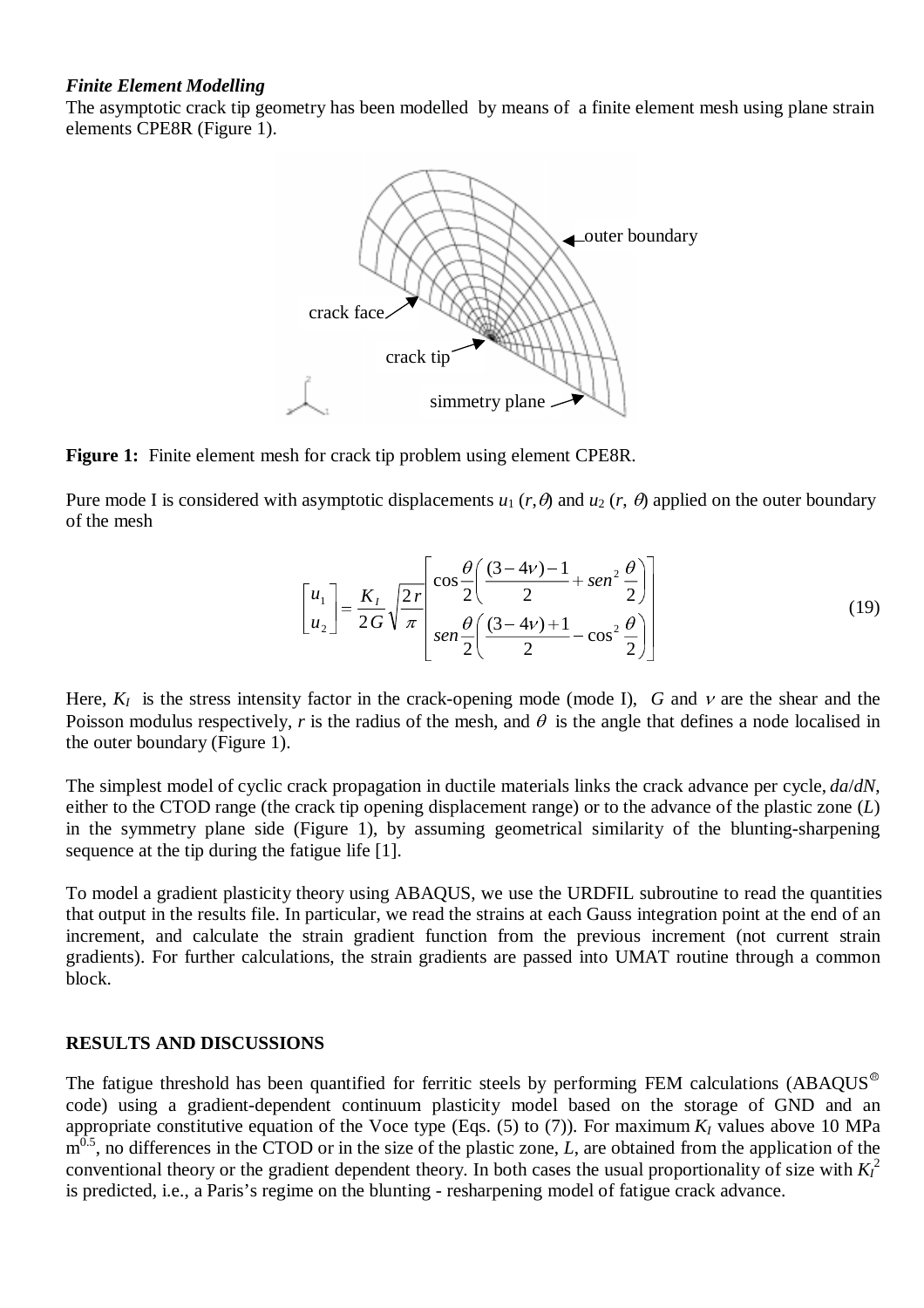

**(a) (b)**

**Jessie** 

11/810

 $+1.80 - 00$ 

 $+1.00 - 00$ 

 $+2.12 + 10$ 

ab, main



Figure 2: Equivalent plastic strain contours for increaing values of *K<sub>I</sub>*: (a,c,e) Conventional plasticity; (b,d,f) Strain gradient plasticity. Note the differences in plastic zone size. For  $K_I < 10$  MPa m<sup>1/2</sup>, the plastic zone taking into account the strain gradient effect is significantly smaller than the plastic zone calculated using conventional plasticity  $(L \propto K_I^2)$ . Note differences in scale.

**(e) (f)**

 $\,$  1

 $\bar{ }$ 

 $\begin{array}{c} 11 \\ 11 \end{array}$ 

11

 $+4.28 - 11$ 

 $+4.402 - 0.0$ 

 $-45.30 - 11$ 

 $+5.10 - 0.1$ 

 $+6.30 - 11$